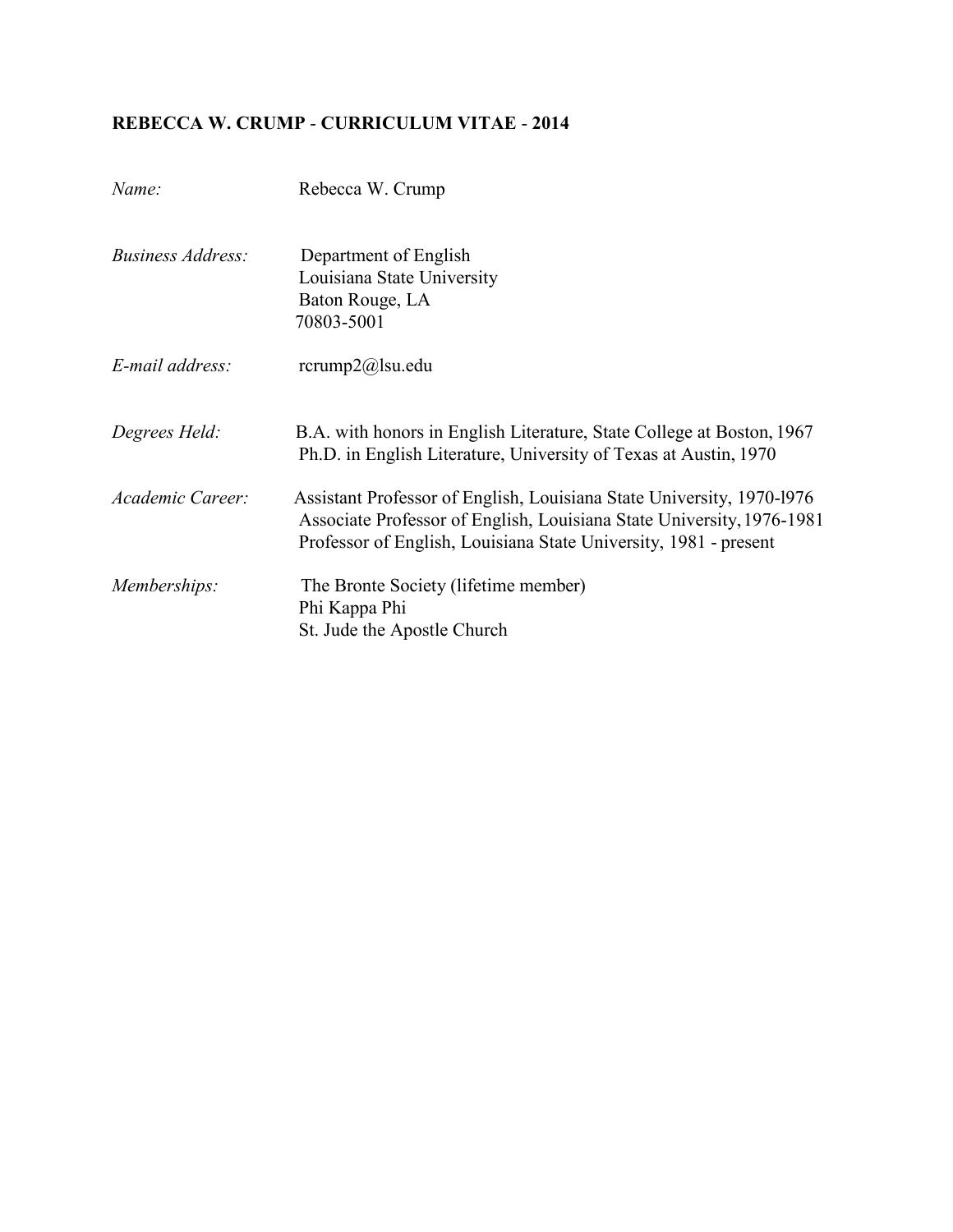# **Publications** [\*authored \*\*edited]

#### **Books**

*\*Christina Rossetti: A Reference Guide*. Boston: G. K. Hall, 1976

*\*\*Maude: Prose and Verse*, Christina Rossetti. Edited with introduction and notes. Hamden, Conn.: Shoe String Press, 1976

*\*\*The Complete Poems of Christina Rossetti: A Variorum Edition*, 3 vols. Edited with introduction, textual notes, and appendices. Baton Rouge: LSU Press, 1979, 1986, 1990. Reprinted 1980, 1991, 1995, 2000

*\*Charlotte and Emily Bronte*, *1846-1915: A Reference Guide*. Boston: G. K. Hall, 1981

*\*Charlotte and Emily Bronte*, *1916-1954: A Reference Guide*. Boston: G. K. Hall, 1985

*\*Charlotte and Emily Bronte*, *1955-1983: A Reference Guide*. Boston: G. K. Hall, 1986

*\*\*Order in Variety: Essays and Poems in Honor of Donald E*. *Stanford*. Edited. Newark: University of Delaware Press, 1991

*\*\*Christina Rossetti: Complete Poems.* Edited. London: Penguin, 2001

\*\*The Complete Poems of American Poet Donald E. Stanford, 1913-1998. Edited with textual notes, introduction, and appendices. Lewiston, New York: The Edwin Mellen Press, 2002

- *\*\*Hobo Life in the Great Depression: A Regional Narrative from the American Midwest* by Edward C. Weideman. Edited with introduction and bibliography. Lewiston, NY: The Edwin Mellen Press, 2005
- *\*\*A Critical Study of the Works of Four British Writers: Margaret Louisa Woods (1856-1945) Mary Coleridge (1861-1907) Sir Henry Newbolt (1862-1938) R. C. Trevelyan (1872-1951)*  by Donald E. Stanford. Edited. Edwin Mellen Press, 2006
- **\****A Month of Daily Meditations in Verse on Saintly Lives.* London and Lewiston, New York: Mellen Poetry Press, 2013. 70 pp. [Poetry Studies]

# **Chapters in books and articles in refereed journals**

\*"Eighteen Moments' Monuments: Christina Rossetti's *Bouts-Rimes* Sonnets in the Troxell Collection," *Princeton University Library Chronicle* xxxiii, No.3 (Spring, 1972), 210-229. Reprinted in *Essays on the Rossettis*, ed. Robert S. Fraser. Princeton: Princeton University Library Press, 1972

\*"Christina Rossetti's *Maude*: An Autobiographical Novella," *Victorians Institute Journal* No. 5 (1976), 17-27

# **Other publications**

- \*"Christina G. Rossetti" [commemorative poem], *Victorian Poetry: Centennial of Christina Rossetti 1830-1894*, ed. A. H. Harrison, xxxii, Nos. 3-4 (Autumn-Winter, 1994), 201
- \*"*The Letters of Christina Rossetti: 1843-1873*, ed. Antony H. Harrison" [book review], *Victorian Poetry* XXXII, No. 4 (Winter 1998), 465-468.
- *\*\*Don Stanford: 12 Poems.* [a chapbook of fourteen unnumbered pages]. Edited with introduction. Edgewood, KY: Robert L. Barth, 2000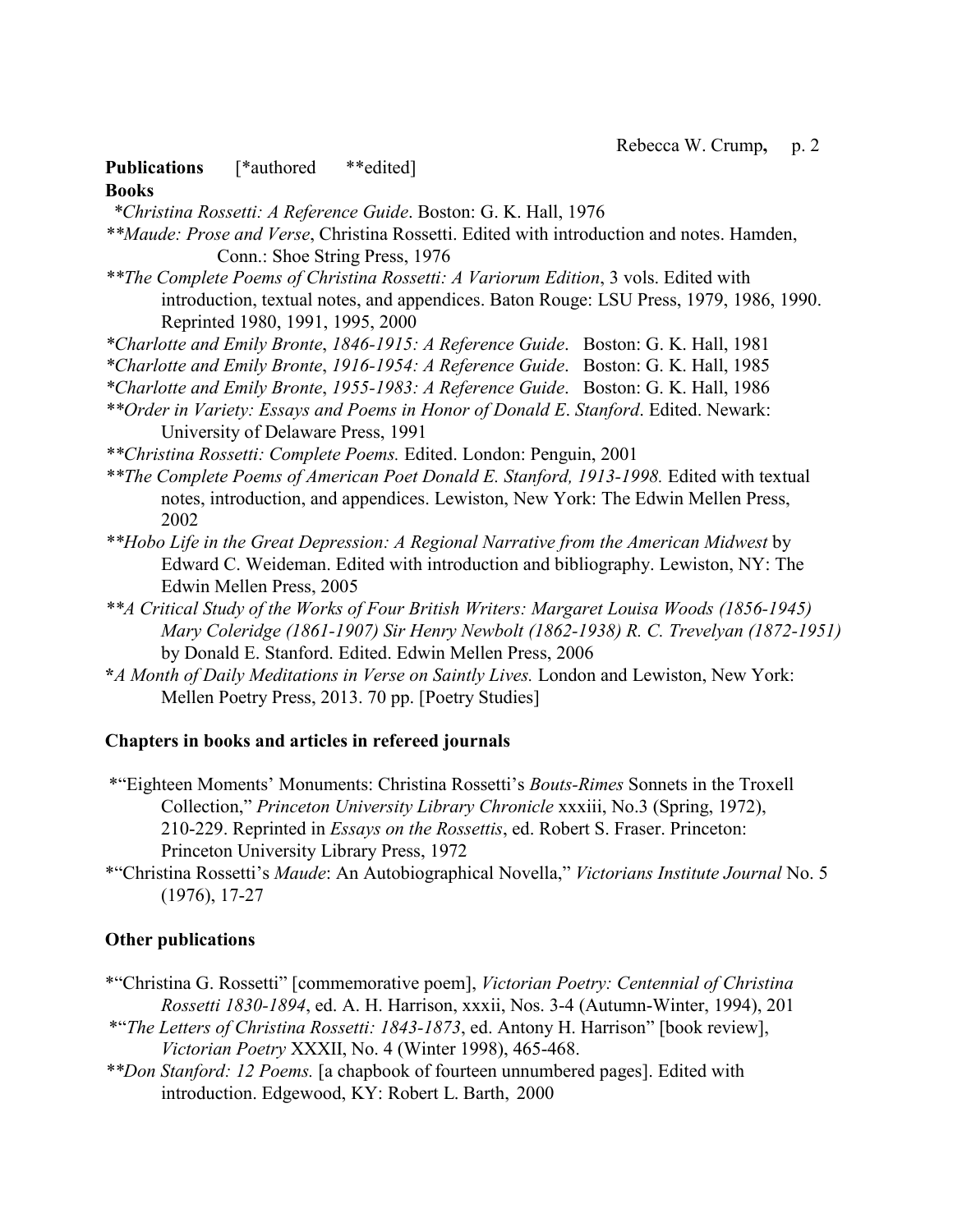# Rebecca W. Crump, p. 3 **Awards, prizes, lectureships which show recognition of scholarly/creative achievement**

LSU Foundation Distinguished Faculty Award, 1991 Nicholson Award for Outstanding Faculty Member, 1996 Omega Zeta Chapter of Sigma Tau Delta and The English Club at LSU Favorite Faculty Award, 2007 [*chosen by English Club students*]

#### **Contributions to juried or refereed publications (i.e. editorships, referee)**

Manuscript reader for the LSU Press Evaluator for The Edwin Mellen Press, Lewiston, New York Editorial Board Member, *Advances in Literary Study (ALS)*

#### **Grants and contracts funded**

National Defense Education Act Title IV Fellowship, 1967-70 (University of Texas) LSU research grants, 1971, 1973, 1975, 1980 American Council of Learned Societies summer grant, 1972 National Endowment for the Humanities summer stipends, 1974, 1982 Guggenheim Fellowship, 1983-84 National Endowment for the Humanities Senior Fellowship, 1987-88

#### **Major Academic Service (summary)**

**Departmental service** during the past forty-four years includes Associate Chair of English Department, Co-Director of Undergraduate Studies, Departmental Undergraduate Advisor**,**  numerous search committees on professorial hiring, Chair of Personnel Committee several times**,** Chair of Instructor Review Committee several times, Acting Director of Creative Writing, Acting Chair of English Department (summer of 1995), Committee on Instructor Non-Renewals (2003-2005), numerous promotion and tenure case committees, Awards Committee, student recruiting for English majors, Chair of the Taylor Professorship Committee, Chair of the Josephine A. Roberts Memorial Fund Committee, Executive Committee, Department Enhancement Committee

**College service** includes Promotion and Tenure Committee under Dean Henry Snyder (one term) and also under Dean Jane Collins and Acting Dean Guillermo Ferreyra (one term), College Senate (one term), Senate Faculty Enhancement Committee, General Education Advisory Committee

**University service** includes Council on Research (under Dean Traynham and Dean McGlynn), University Court, editorial staff of *Academic Issues,* Awards Committee for Humanities and Social Sciences Division, Phi Kappa Phi, interviewer for the University Foreign Exchange Program and for the Studies Abroad Program, Faculty Advisor, Students for Life, Dean's Representative on numerous doctoral and general examinations